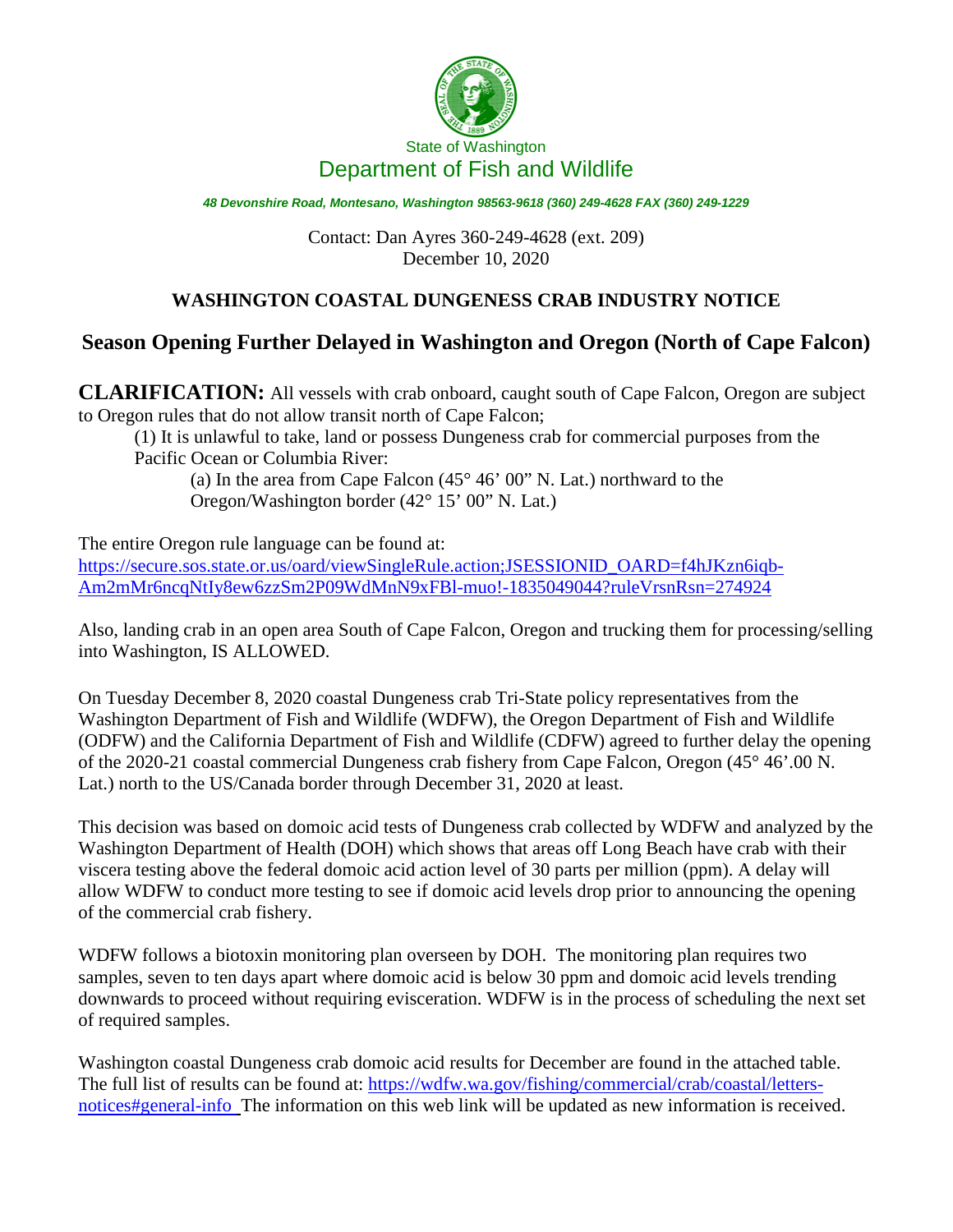Licenses and vessels designated to those licenses that fish (as defined by WAC 220-340-400) in the coastal commercial Dungeness crab fishery in the waters Point Arena, California to Cape Falcon, Oregon, before the area North of Cape Falcon opens will be subject to a 30-day fair start after the area to the north opens.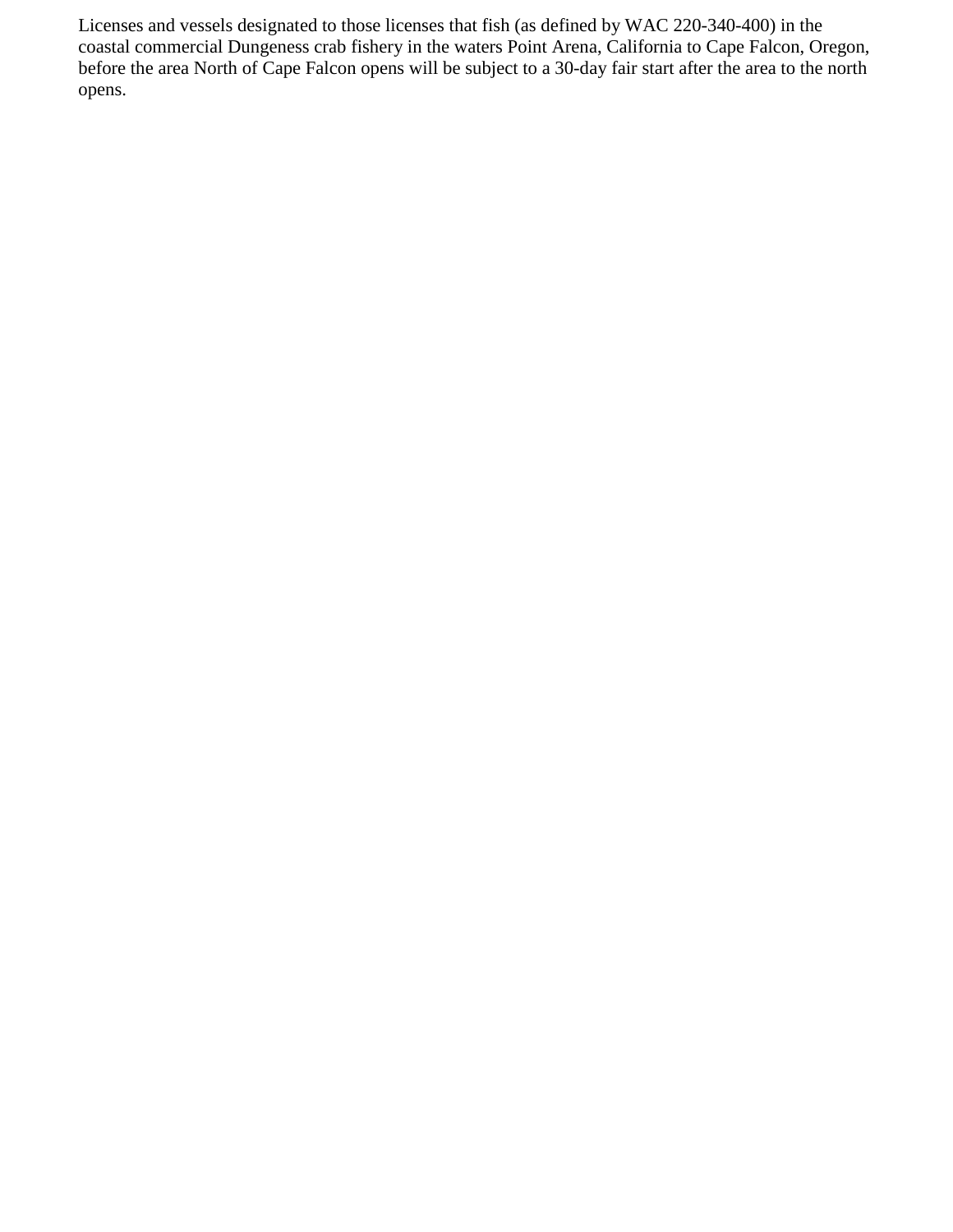

*48 Devonshire Road, Montesano, Washington 98563-9618 (360) 249-4628 FAX (360) 249-1229*



**W** Health **WA Dungeness Crab Domoic Acid December Test Results** 

| <b>Collect Date</b> | Waterbody                 | <b>SiteName</b>                      | <b>Crab Species</b> | <b>Tissue</b> | <b>Domoic</b><br><b>Result</b> |
|---------------------|---------------------------|--------------------------------------|---------------------|---------------|--------------------------------|
| 12/1/2020           | Pacific Cnty Coast        | Inside Willapa Bay                   | Dungeness           | Gut           | 2                              |
| 12/1/2020           | Pacific Cnty Coast        | Inside Willapa Bay                   | Dungeness           | Gut           | $\mathbf{1}$                   |
| 12/1/2020           | Pacific Cnty Coast        | Inside Willapa Bay                   | Dungeness           | Gut           | $\mathbf{1}$                   |
| 12/1/2020           | Pacific Cnty Coast        | Inside Willapa Bay                   | Dungeness           | Gut           | $\mathbf{1}$                   |
| 12/1/2020           | Pacific Cnty Coast        | Inside Willapa Bay                   | Dungeness           | Gut           | 5                              |
| 12/1/2020           | Pacific Cnty Coast        | Inside Willapa Bay                   | Dungeness           | Gut           | 5                              |
| 12/2/2020           | <b>Grays Harbor Coast</b> | Pt. Chehalis to D.I. 20 fms (QIN)    | Dungeness           | Gut           | $\overline{7}$                 |
| 12/2/2020           | <b>Grays Harbor Coast</b> | Pt. Chehalis to D.I. 20 fms (QIN)    | Dungeness           | Gut           | 15                             |
| 12/2/2020           | Grays Harbor Coast        | Pt. Chehalis to D.I. 20 fms (QIN)    | Dungeness           | Gut           | 19                             |
| 12/2/2020           | Grays Harbor Coast        | Pt. Chehalis to D.I. 20 fms (QIN)    | Dungeness           | Gut           | 11                             |
| 12/2/2020           | <b>Grays Harbor Coast</b> | Pt. Chehalis to D.I. 20 fms (QIN)    | Dungeness           | Gut           | 21                             |
| 12/2/2020           | <b>Grays Harbor Coast</b> | Pt. Chehalis to D.I. 20 fms (QIN)    | Dungeness           | Gut           | 14                             |
| 12/2/2020           | Grays Harbor Coast        | Pt. Chehalis to D.I. 10 fms (QIN)    | Dungeness           | Gut           | 27                             |
| 12/2/2020           | Grays Harbor Coast        | Pt. Chehalis to D.I. 10 fms (QIN)    | Dungeness           | Gut           | 28                             |
| 12/2/2020           | <b>Grays Harbor Coast</b> | Pt. Chehalis to D.I. 10 fms (QIN)    | Dungeness           | Gut           | 27                             |
| 12/2/2020           | Grays Harbor Coast        | Pt. Chehalis to D.I. 10 fms (QIN)    | Dungeness           | Gut           | 6                              |
| 12/2/2020           | <b>Grays Harbor Coast</b> | Pt. Chehalis to D.I. 10 fms (QIN)    | Dungeness           | Gut           | 23                             |
| 12/2/2020           | Grays Harbor Coast        | Pt. Chehalis to D.I. 10 fms (QIN)    | Dungeness           | Gut           | 24                             |
| 12/2/2020           | Grays Harbor Coast        | Inside Grays Harbor (QIN)            | Dungeness           | Gut           | 15                             |
| 12/2/2020           | <b>Grays Harbor Coast</b> | Inside Grays Harbor (QIN)            | Dungeness           | Gut           | 8                              |
| 12/2/2020           | <b>Grays Harbor Coast</b> | Inside Grays Harbor (QIN)            | Dungeness           | Gut           | 41                             |
| 12/2/2020           | Grays Harbor Coast        | Inside Grays Harbor (QIN)            | Dungeness           | Gut           | 25                             |
| 12/2/2020           | <b>Grays Harbor Coast</b> | Inside Grays Harbor (QIN)            | Dungeness           | Gut           | 44                             |
| 12/2/2020           | <b>Grays Harbor Coast</b> | Inside Grays Harbor (QIN)            | Dungeness           | Gut           | 29                             |
| 12/5/2020           | Pacific Cnty Coast        | Cape Disappoint./Pt Brown (SEA 15 f) | Dungeness           | Gut           | 16                             |
| 12/5/2020           | Pacific Cnty Coast        | Cape Disappoint./Pt Brown (SEA 15 f) | Dungeness           | Gut           | 6                              |
| 12/5/2020           | Pacific Cnty Coast        | Cape Disappoint./Pt Brown (SEA 15 f) | Dungeness           | Gut           | 1                              |
| 12/5/2020           | Pacific Cnty Coast        | Cape Disappoint./Pt Brown (SEA 15 f) | Dungeness           | Gut           | 4                              |
| 12/5/2020           | Pacific Cnty Coast        | Cape Disappoint./Pt Brown (SEA 15 f) | Dungeness           | Gut           | 15                             |
| 12/5/2020           | Pacific Cnty Coast        | Cape Disappoint./Pt Brown (SEA 15 f) | Dungeness           | Gut           | 9                              |
| 12/5/2020           | Pacific Cnty Coast        | Cape Disappoint./Pt Brown (SEA 7 f)  | Dungeness           | Gut           | 4                              |
| 12/5/2020           | Pacific Cnty Coast        | Cape Disappoint./Pt Brown (SEA 7 f)  | Dungeness           | Gut           | 7                              |